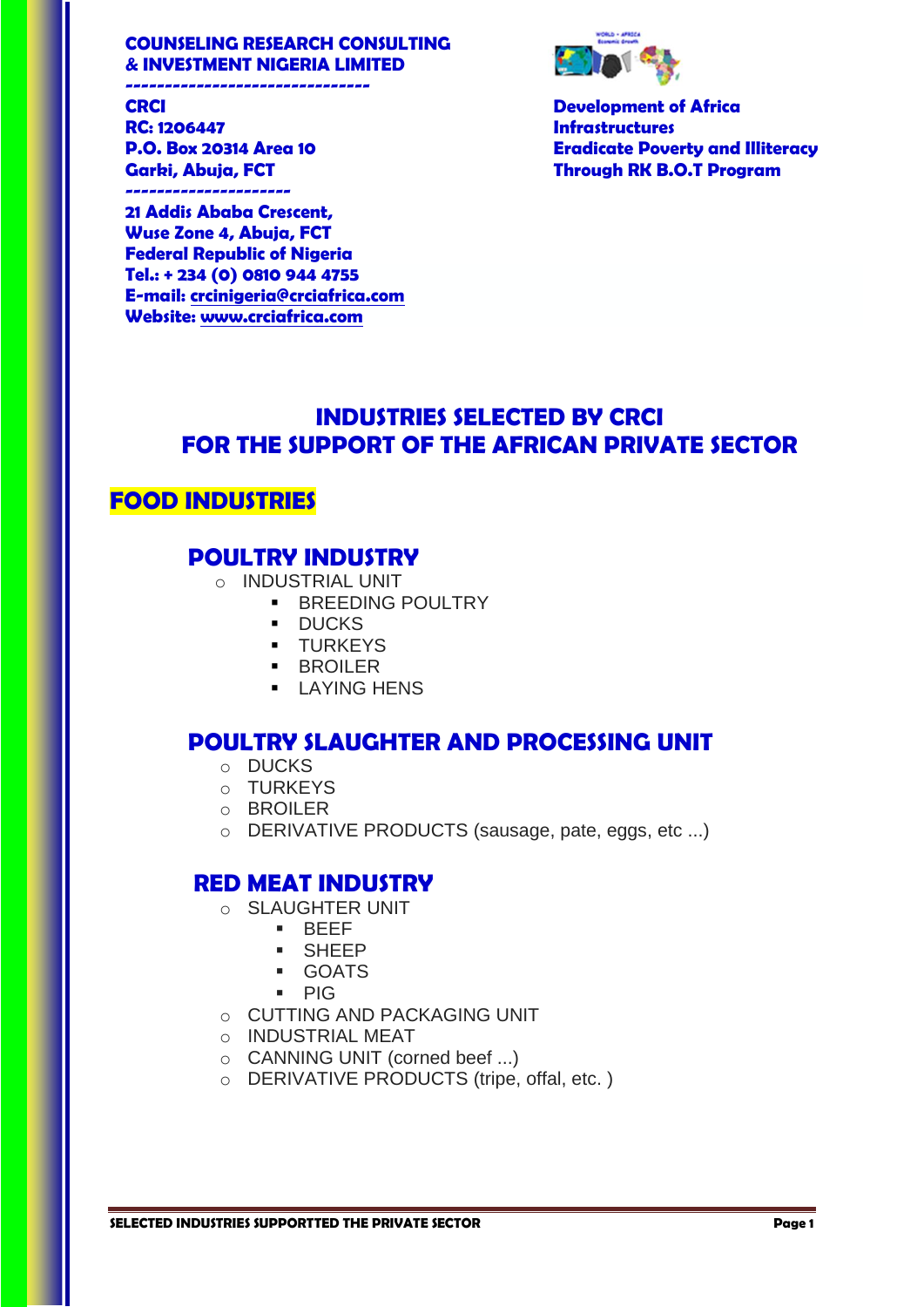## **FISHING INDUSTRY**

- o CENTRAL INDUSTRIAL FRESHWATER AQUACULTURE CENTRE
- o FRY PRODUCTION
- o FISH FARMING
- o SHRIMP
- o PROCESSING UNIT AND PACKING
- o CANNING (fish soup,etc.)
- o SMOKED AND DRIED FISH UNIT

### **FRUITS AND VEGETABLES SPINNERET**

- o FRUIT AND VEGETABLES CONDITIONING AND SUPPLY
- o VACUUM PACKING STATION
- o CANNING (compote, jam, fruit salad)

## **MILK SPINNERET**

- o DAIRY-CHEESE
	- **Manufacturing and packaging**
	- **UHT** milk
	- **•** Yogurt
	- **Drinking yogurt**
	- **Dairy Drinks**
	- Cream dessert, etc.

## **CACAO SPINNERET**

- o CHOCOLATE
	- **Manufacturing and packaging**
	- Powder and tablet form
	- **Candies**
	- **Spread**

## **COFFEE SPINNERET**

- o INDUSTRIAL PROCESSING AND PACKAGING UNIT
	- Coffee beans
	- **Ground coffee**
	- Soluble

## **VARIOUS AGRO**

- o RICE PROCESSING
- o SPICE PROCESSING
- o PASTA AND COUSCOUS PROCESSING
- o ESSENTIAL OIL PRODUCTION
- o INDUSTRIAL OIL MILL
	- **palm**
	- peanut
	- sesame, etc.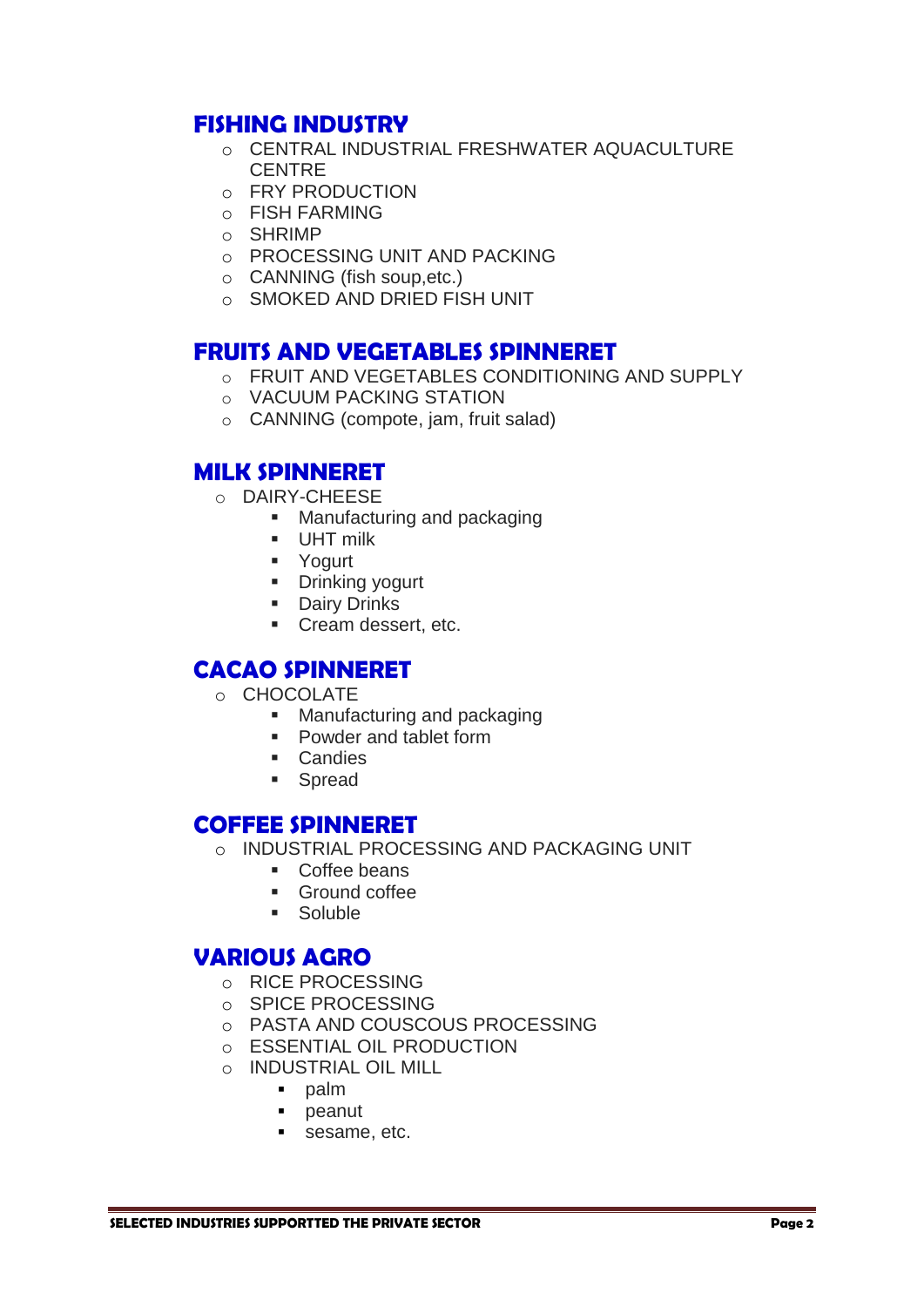## **PRODUCTION OF FOOD ADDITIVES**

- o DYE
- o EXTRACTS
- o SWEETENER, etc.

# **LIVESTOCK AND POULTRY FEED PRODUCTION**

## **OTHERS INDUSTRIES**

## **CLOTHING**

- o TEXTILE INDUSTRY
	- Clothing
	- Bed and Bath items
	- Dining Room items
	- **Curtains etc.**
- $O$  LEATHER
	- **Shoes**
	- **Belts**
	- **Bags, etc.**

#### **BUILDING INDUSTRY**

- o CEMENT PRODUCTION ELEMENTS
- o BRICKS
- o PAVING STONE
- o BUSES
- o PREFAB CONCRETE WALLS
- o INDUSTRY AND PAINT COATING
- o MANUFACTURING AND TILE TILES

## **HOME ACCESSORIES AND MATERIALS**

- o CANDLES PRODUCTION
- o PRODUCTION UTENSILS
- o POTS
- o PLATES AND FLATWARE
- o FURNITURE MAKING PLYWOOD AND MATERIALS

### **ASSEMBLY AND INSTALLATION**

- o ELECTRICAL AND ELECTRONIC CIRCUITS
- o COMPUTER EQUIPMENT
- o KITCHEN AND HOME APPLIANCES (stove and oven, washing machine, clothes dryers,etc.)
- o MOTOR BIKES